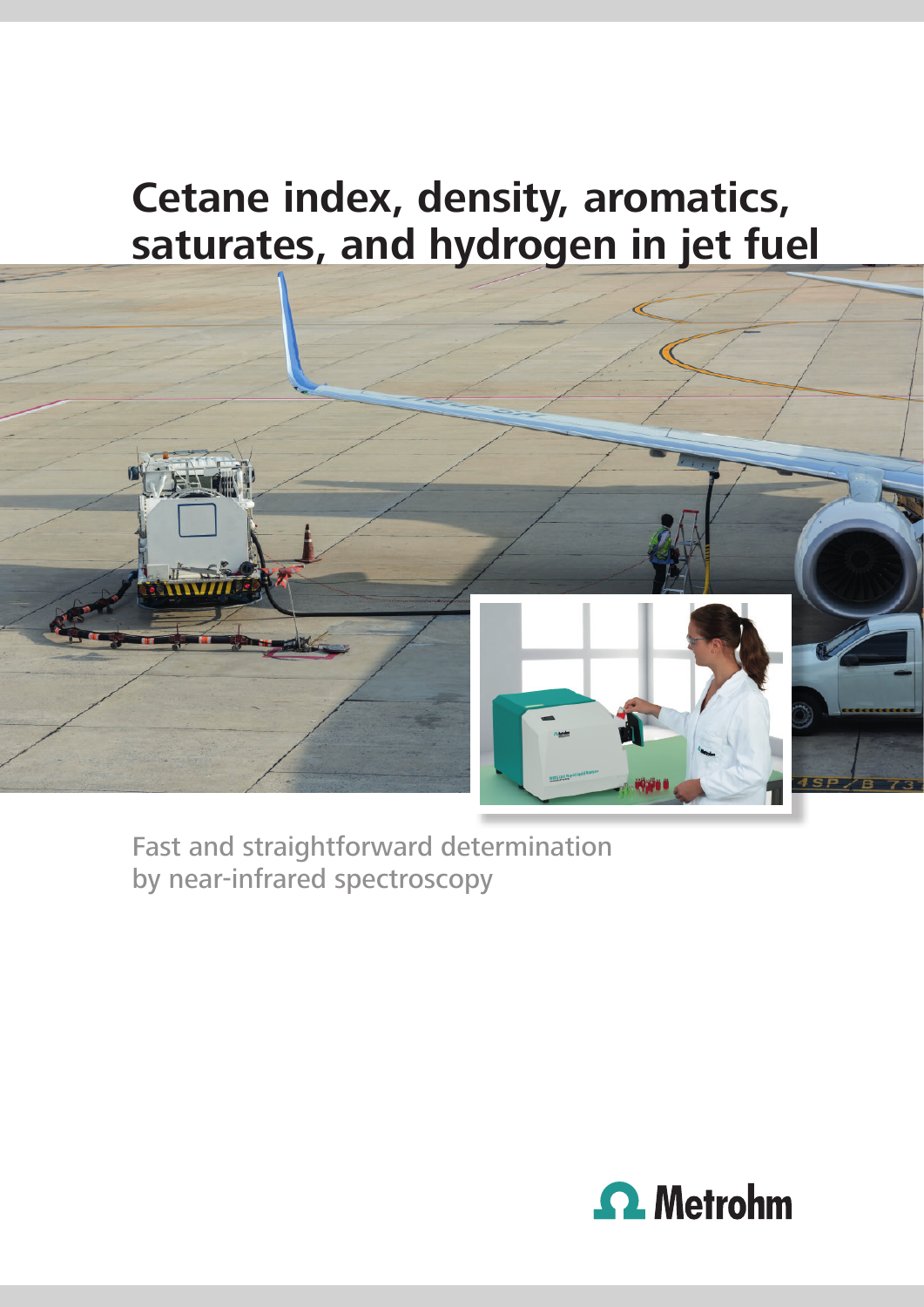### A dedicated solution for quality control of jet fuel

 $0<sub>2</sub>$ 

**Metrohm offers a turnkey solution for quality control of jet fuel by near-infrared spectroscopy (NIRS). Based on a dedicated spectral database and a pre-calibration model, this solution enables manufacturers of jet fuel to reduce the cost of their daily routine analysis while improving the quality of their product.**

Jet fuel is a product frequently used in civil and military aviation. At the end of the production process, various quality parameters need to be determined to ensure that the product meets the standards for use in aviation. Those parameters include **Cetane Index (CI or CETI), American Petroleum Institute (API) gravity, aromatics, hydrogen and saturates content, density, flash and freeze point, viscosity and different boiling points (T10, T20, T50).** These parameters are still often determined in the laboratory by time consuming chemical and physical analysis involving complex sample preparation and sometimes expensive equipment.

NIRS on the other hand requires neither chemicals nor sample preparation, it can even be used by non-chemists, and provides results in less than a minute. Furthermore, multiple chemical and physical parameters can be determined simultaneously with a single measurement. **The combined benefits of this technology make NIRS the ideal solution for a large number of daily QA/QC measurements or continuous process analysis in the petrochemical industry.**



### **Easy-to-use**

- Turnkey solution
- Measure at the push of a button
- No expertise required



### **Fast**

- No sample preparation
- Analysis results within one minute
- More than 15 minutes time saving compared to reference methods



#### **Cost minimizing**

- No solvents, no reagents
- No waste disposal
- Instant results from first day



#### **Clean**

- Non-destructive, chemical-free method
- Minimum of impact on health and environment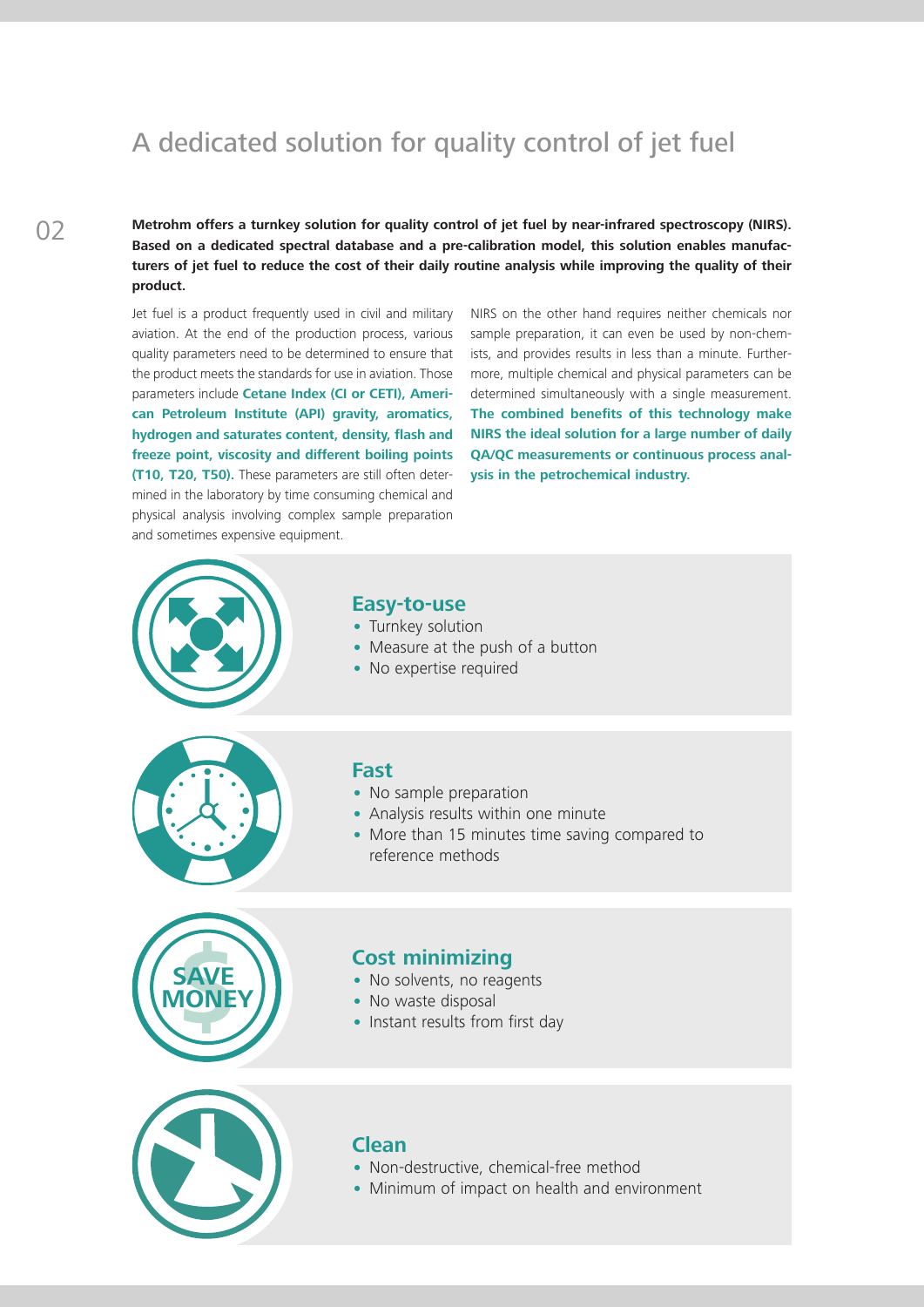The Metrohm solution for jet fuel analysis comes with ready-to-use pre-calibration models for the determination of Cetane Index (CI or CETI), American Petroleum Institute gravity (API), aromatics, hydrogen and saturates content, density, flash and freeze point, viscosity or boiling points (T10, T20, T50). Thanks to these pre-calibrations, the Metrohm solution can be used as a starter model without any method development.



#### **Reliable results from day one**

The robust pre-calibration model allows precise and accurate determination different physical and chemical quality parameters of jet fuel with excellent reproducibility. The performance of the pre-calibration can be improved even further, if a smaller calibration range is selected or if it is augmented with customer specific samples.

#### **Straightforward and intuitive operation**

Metrohm instruments for Vis-NIR are controlled by Vision Air software. Vision Air provides two environments tailored to users' needs: **Vision Air Routine** enables secure daily operation by routine users, while **Vision Air Manager** allows experienced and authorized users to control data and perform instrument configurations. For daily quality control of jet fuel, measurements can be performed with two simple clicks.

#### **Parameter Range SECV R**<sup>2</sup> **API gravity in ° 38–48 0.56 0.931 Aromatics in % 10–25 1 0.851 Cetane index 36–50 1.1 0.871 T10 in °C 158–200 4.1 0.801 T20 in °C 165–205 3.1 0.880 T50 in °C 180–220 4.1 0.789 Density in g/cm3 0.78–0.83 0.003 0.936 Flash point in °C 38–65 4.3 0.620 Freeze point in °C -65–(-40) 3.5 0.576 Hydrogen in % 13.2–14.2 0.05 0.934 Saturates in % 75–90 0.9 0.888 Viscosity at 20 °C in cSt 3–7 0.33 0.804**

#### **Customized service and support**

Metrohm supports users by updating the default pre-calibration on demand with customer specific samples. This improves the performance of the method and/or extends it to new applications. Such updates are easily performed in the Vision Air Manager network mode. When using Vision Air Network, all instruments within a global customer network can be synchronized at the push of button. Customer specific calibrations can be easily developed for the determination of additional quality parameters of jet fuel, e.g. **water content, pour point, benzene content and others.**